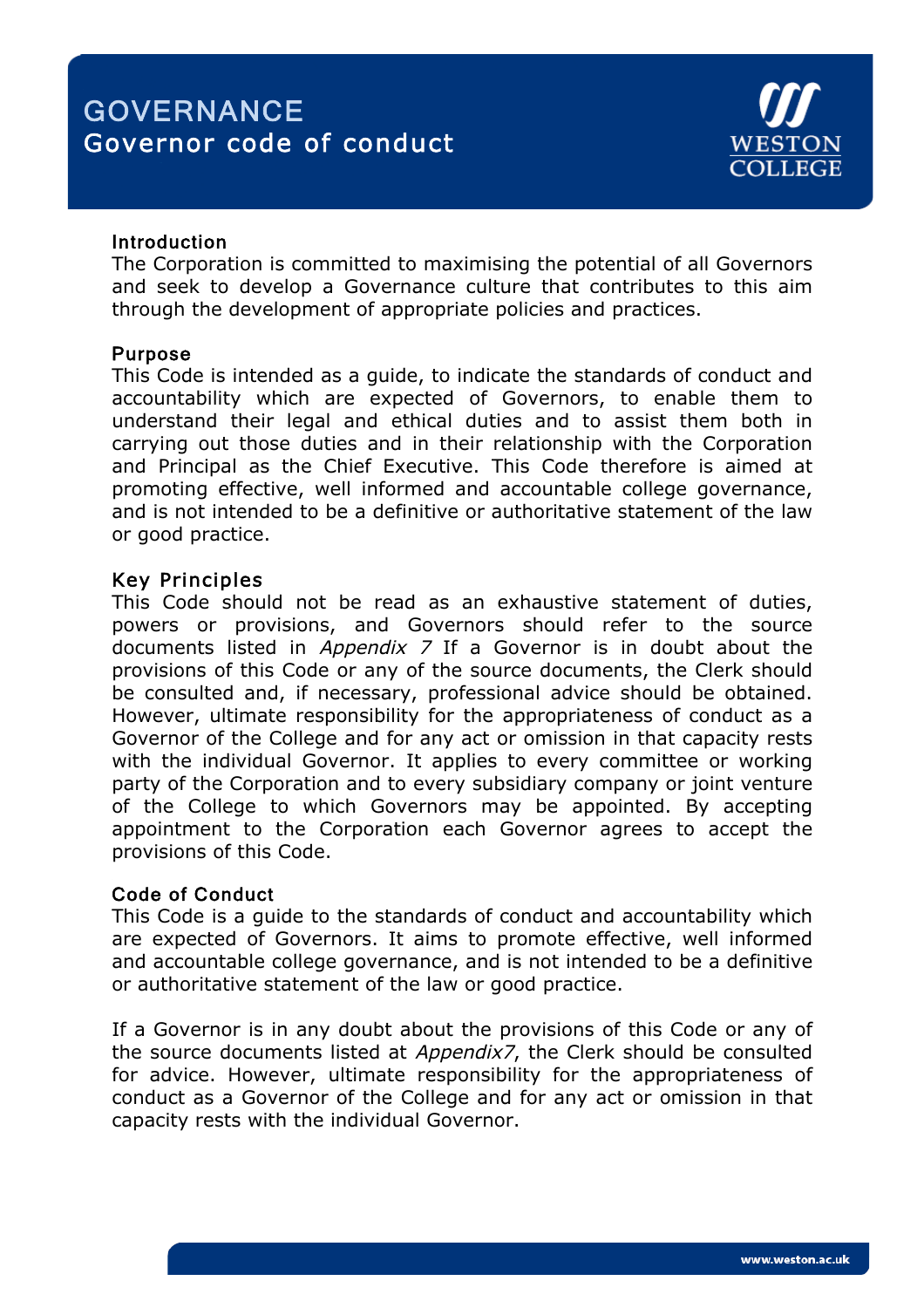This Code applies to every committee or working party of the Corporation and to every subsidiary company or joint venture of the College to which Governors may be appointed.

By accepting appointment to the Corporation each Governor agrees to accept the provisions of this Code.

#### Interpretation

In this Code:-

'Agencies' means the Skills Funding Agency and the Education Funding Agency;

'College' means this College;

'Corporation' means the Further Education Corporation that was established for the purpose of conducting the College;

'Governor', 'Chair', 'Principal' and 'Clerk' mean respectively the Member of the Corporation of the College, the Chair of the Corporation, the Principal of the College and the Clerk to the Corporation;

All other definitions have the same meanings as given in the College's Instrument and Articles of Government; and

Words importing one gender import any gender.

#### Aims and values

''Creating Brighter Futures'.

The College's Aims & Objectives are:

- Demonstrating Outstanding Responsiveness;
- Improving the Quality and Standards of Students' Education;
- Ensuring a Safe, Healthy and Supportive environment; and
- Remaining a financially robust organisation.

The College Mission Statement together with the corporate objectives of the College agreed by the Corporation, seek to encapsulate the core purposes and aims of the College. Governors should have due regard to these purposes and aims when conducting the business of the Corporation and considering the activities and proposed activities of the College.

The Corporation recognises its obligations to all those with whom it and/or the College have dealings, including students, employees, suppliers, other educational institutions and the wider community. In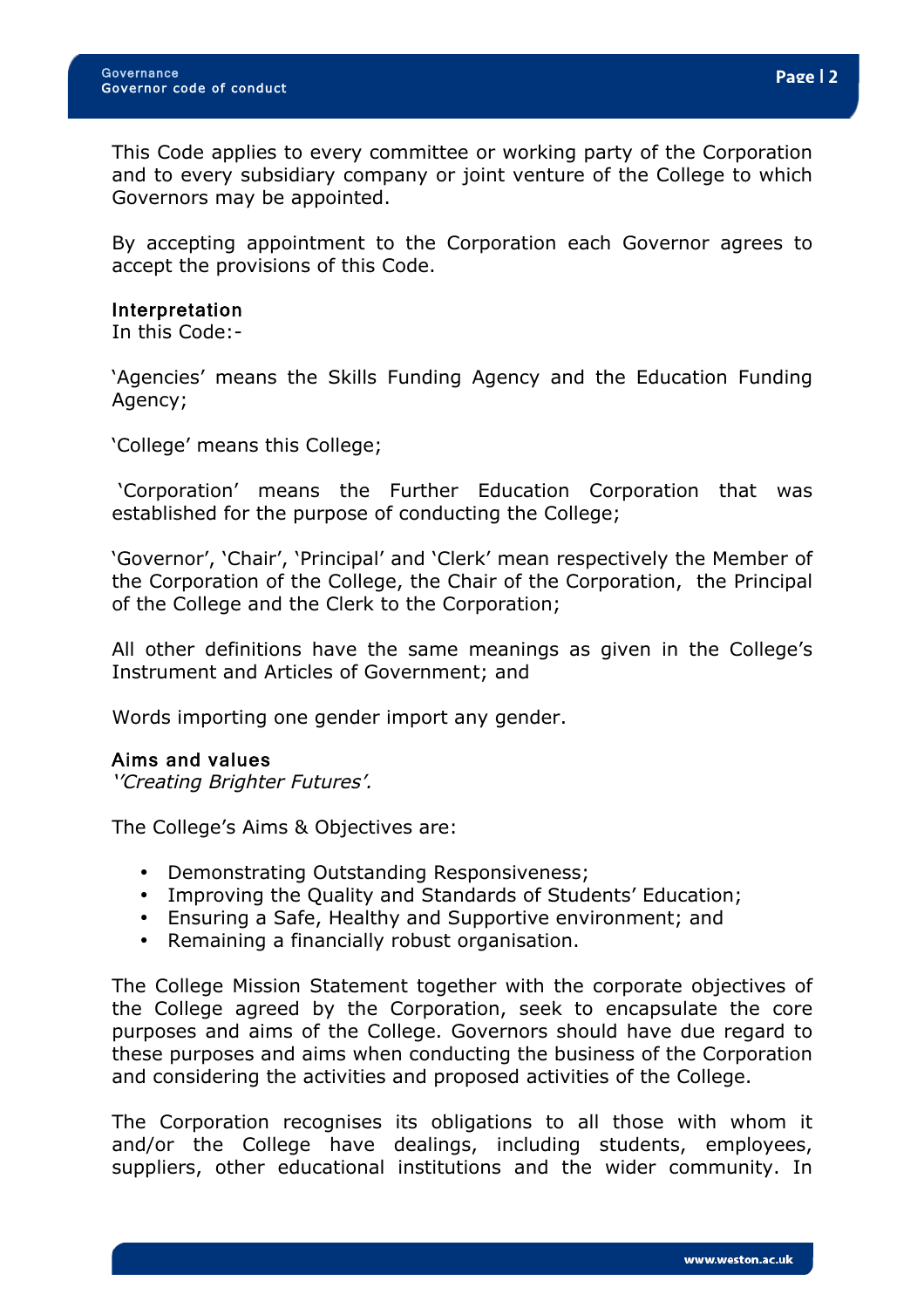particular, the Corporation is committed to combating any discrimination within the College on the grounds of race, ethnic or national origin, religion, belief, age, disability, gender or sexuality and to the principles set out in the College Charter, copies of which are available from the Clerk.

The Corporation is also committed to ensuring that it conducts its business in accordance with the highest ethical standards as set out in more detail in this Code.

#### Duties

Governors owe a fiduciary duty to the College. This means that they should show it the highest loyalty and act in good faith in its best interests. Each Governor should act honestly, diligently and (subject to the provisions appearing in paragraph 10 of this Code relating to collective responsibility) independently. The actions of Governors should promote and protect the good reputation of the College and the trust and confidence of those with whom it deals.

Decisions taken by Governors at meetings of the Corporation and its committees must not be for any improper purpose or personal motive. Decisions taken must always be for the benefit of the College, its students and staff and other users of the College and must be taken with a view to safeguarding public funds. Accordingly, Governors must not be bound in their speaking and voting by mandates given to them by other bodies or persons.

Governors must observe the provisions of the College's Instrument and Articles of Government and in particular the responsibilities given to the Corporation by the College's Articles of Government. Those responsibilities, including a list of "reserved" responsibilities which are so important that they must not be delegated, are set out in Appendix 3.

Governors should comply with the Standing Orders and terms of reference of the Corporation and its committees to ensure that the Corporation conducts itself in an orderly, fair, open and transparent manner. Governors must keep those Standing Orders and terms of reference under periodic review.

Governors should also have regard to the different, but complementary, responsibilities given to the Principal as the College's Chief Executive. The responsibilities given to the Principal by the College's Articles of Government are set out in Appendix 4. Whereas it is the Corporation's function to decide strategic policy and overall direction and to monitor the performance of the Principal and any other senior postholders, it is the Principal's role to implement the Corporation's decisions, and to manage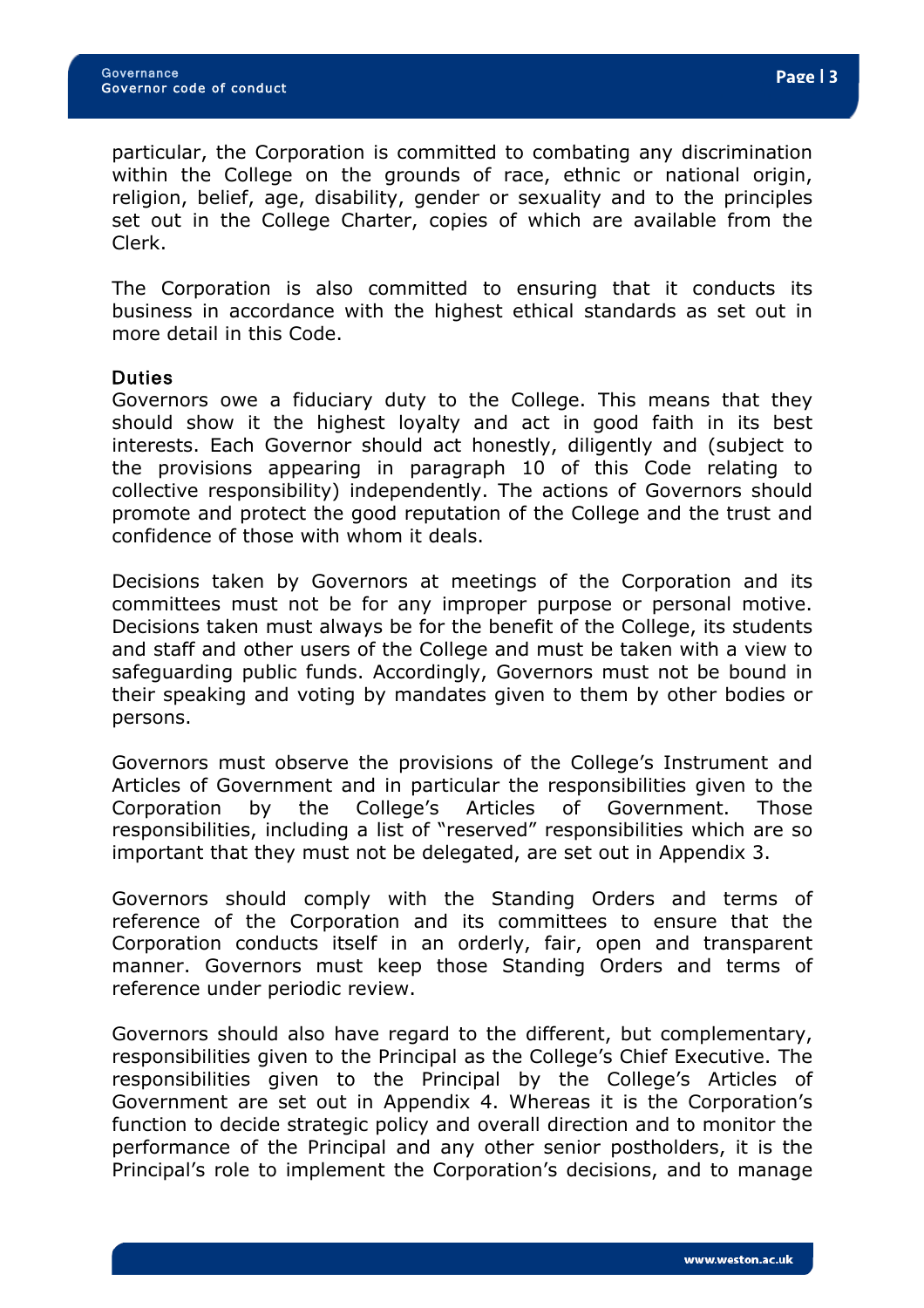the College's affairs within the budgets and framework fixed by the Corporation. Governors should work together so that the Corporation and the Chief Executive perform their respective roles effectively.

#### Statutory Accountability

Governors are collectively responsible for observing the duties set out in the Financial Memorandum which the College has entered into with the Agencies as a condition of receiving public funds. A summary of some of the more important requirements of the Financial Memorandum is set out in Appendix 5.

Although the Agencies are the main provider of funds to the College, Governors should note that they are also responsible for the proper use of income derived from other sources, such as the Higher Education Funding Council for England (HEFCE) and the European Union (EU) and for the control and monitoring of expenditure of such income, in order to meet the requirements of the relevant funding body and public audit.

As accounting officer for the Agencies, its Chief Executive is directly responsible and accountable to Parliament for ensuring that the uses to which the College puts its funds are consistent with the purposes for which the funds were given and comply with the conditions attached to them. The Principal, as accounting officer for the College, is also directly responsible and accountable to Parliament, through the Committee of Public Accounts, for the effective stewardship by the College of public funds. The Principal may be required to appear before the Committee of Public Accounts, alongside the Chief Executives of the Agencies, to give an account of the use made by the College of such funds. The Corporation is accountable to Parliament for ensuring the financial health of the College, and to the Courts for ensuring that the College is conducted in accordance with the Education Acts and the general law.

#### Public service values

Public service values are at the heart of the further education service. High standards of personal and corporate conduct, based on the principles set out in the Schedule and Appendix 1 of this Code, and the recognition that students and other users of the College's services come first, are a requirement of being a Governor, and should underpin all decisions taken by the Corporation.

#### Skill care and diligence

A Governor should in all his or her work for the College exercise such skill as he or she possesses and such care and diligence as would be expected from a reasonable person in the circumstances. This will be particularly relevant when Governors act as agents of the College, for example, when functions are delegated to a committee of the Corporation or to the Chair.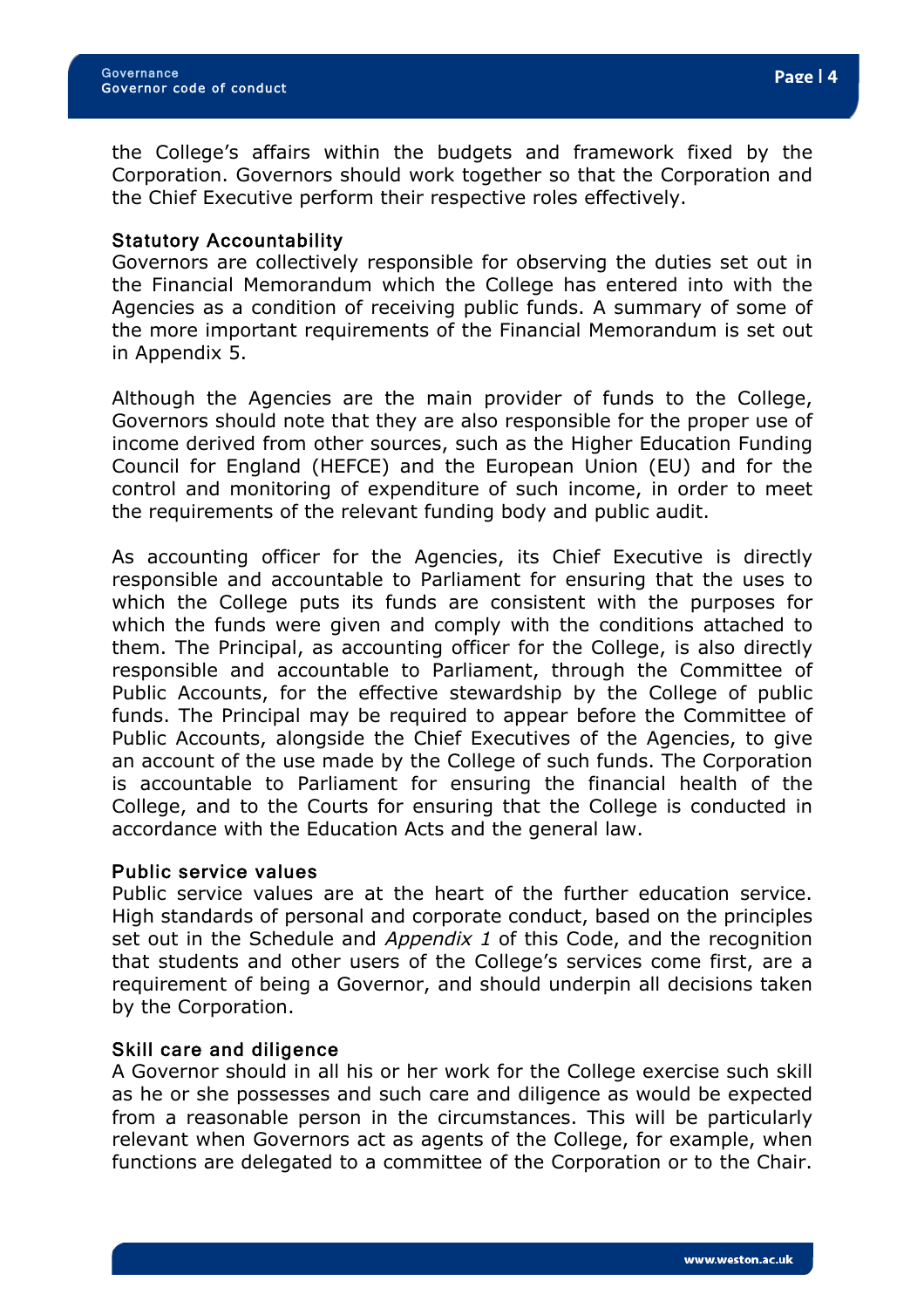Governors should be careful to act within the terms of reference of any committees on which they serve.

#### Powers

Governors are responsible for taking decisions which are within the powers given to the Corporation by Parliament under sections 18 and 19 of the Further and Higher Education Act 1992. This was amended with additional freedoms granted in the Education Act 2011. A summary of those powers is set out in Appendix 6. If a Governor thinks that the Corporation is likely to exceed its powers by taking a particular decision, he or she should immediately refer the matter to the Clerk for advice.

#### Conflicts of interest

Like other persons who owe a fiduciary duty, Governors should seek to avoid putting themselves in a position where there is a conflict (actual or potential) between their personal interests and their duties to the Corporation. They should not allow any conflict of interest to arise which might interfere with the exercise of their independent judgement.

Governors are reminded that under the College's Instrument of Government they must not acquire or hold any interest in any property held or used for the purposes of the College or receive any remuneration for their services (save as a member of the College's staff) without the written approval of the Secretary of State for Education.

Governors are reminded that under the College's Instrument of Government they must disclose to the Corporation any direct or indirect financial interest they have, or may have, in the supply of work to the College or the supply of goods for the purposes of the College, or in any contract or proposed contract concerning the College, or in any other matter relating to the College or any other interest of a type specified by the Corporation in any matter relating to the College, or any duty which is material and which conflicts or may conflict with the interests of the Corporation.

If an interest of any kind (including an interest of a spouse or partner of a Governor or of a close relative of the Governor or his or her partner or spouse) is likely or would, if publicly known, be perceived as being likely to interfere with the exercise of a Governor's independent judgement, then:

- the interest, financial or otherwise, should be reported to the Clerk;
- the nature and extent of the interest should be fully disclosed to the Corporation before the matter giving rise to the interest is considered;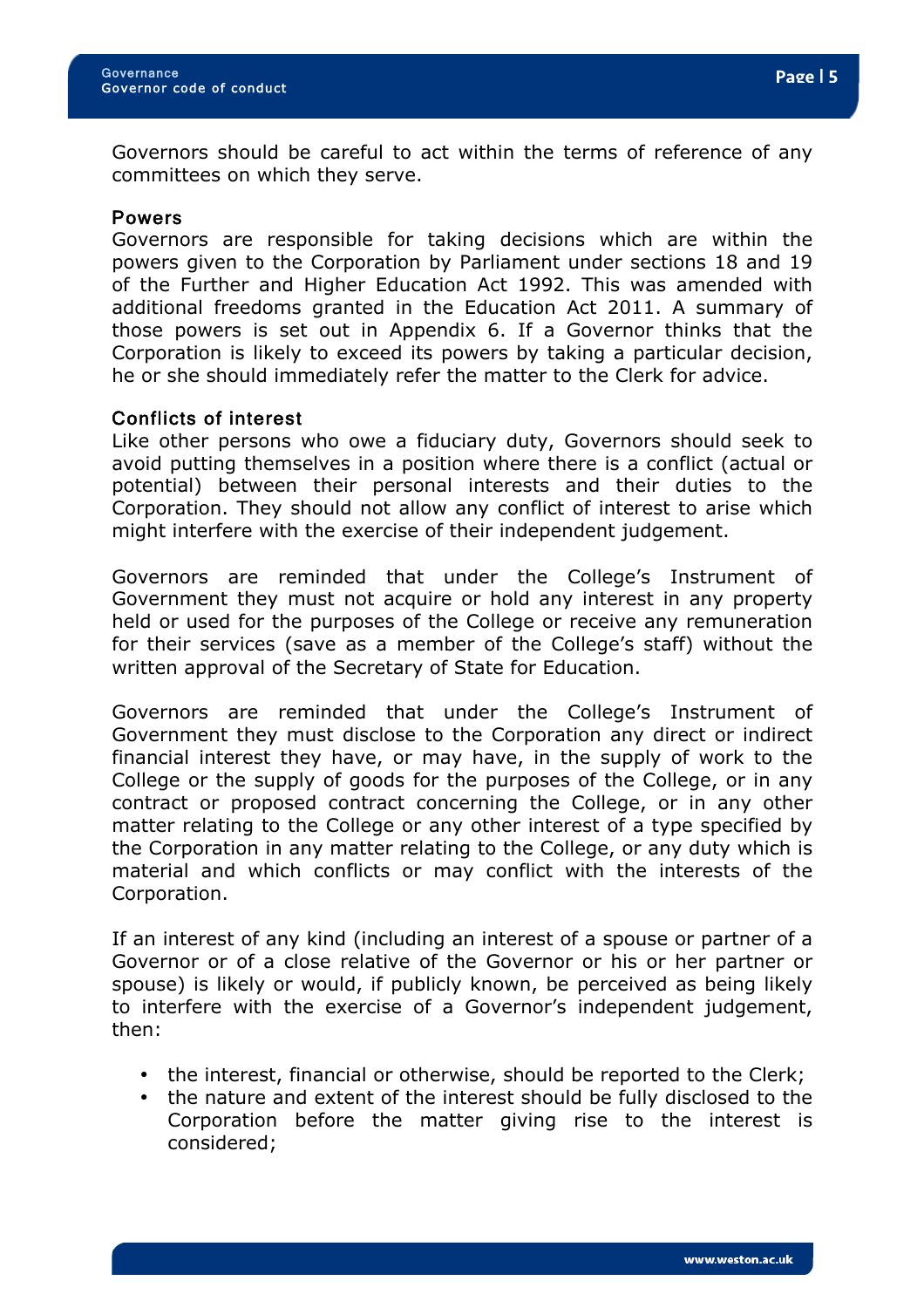- if the Governor concerned is present at a meeting of the Corporation, or any of its committees, at which such supply, contract or other matter constituting the interest is to be considered, he or she should:
	- a. not take part in the consideration or vote on any question with respect to it and shall not be counted in the quorum for that meeting; and
	- b. withdraw from that Corporation or committee meeting where required to do so by a majority of the members of the Corporation or committee present at the meeting.

In these circumstances "close relative" includes but is not limited to a father, mother, brother, sister, child, grandchild and step-father/mother/ brother/sister/child.

Governors must not receive gifts, hospitality or benefits of any kind from a third party which might be seen to compromise their personal judgement or integrity. Any offer or receipt of such gifts, hospitality or benefits exceeding £50 should immediately be reported to the Clerk.

The Clerk will maintain a Register of Governors' Interests which will be open for public inspection. Governors must disclose routinely to the Corporation all business interests, financial or otherwise, which they may have, and the Clerk will enter such interests on the Register. Governors must give sufficient details to allow the nature of the interests to be understood by enquirers. Governors should inform the Clerk whenever their circumstances change and interests are acquired or lost. In deciding whether an interest should be disclosed, Governors should have regard to the meaning of "Interest" described above.

## Collective responsibility

The Corporation operates by Governors taking majority decisions in a corporate manner at quorate meetings. Therefore, a decision of the Corporation even when it is not unanimous is a decision taken by the Governors collectively and each individual Governor has a duty to stand by it, whether or not he or she was present at the meeting of the Corporation when the decision was taken.

If a Governor disagrees with a decision taken by the Corporation his or her first duty is to have any disagreement discussed and minuted. If the Governor strongly disagrees, he or she should consult the Chair and, if necessary, then raise the matter with the Corporation when it next meets. If no meeting is scheduled, the Governor should refer to the power of the Chair or any five Governors under the College's Instrument of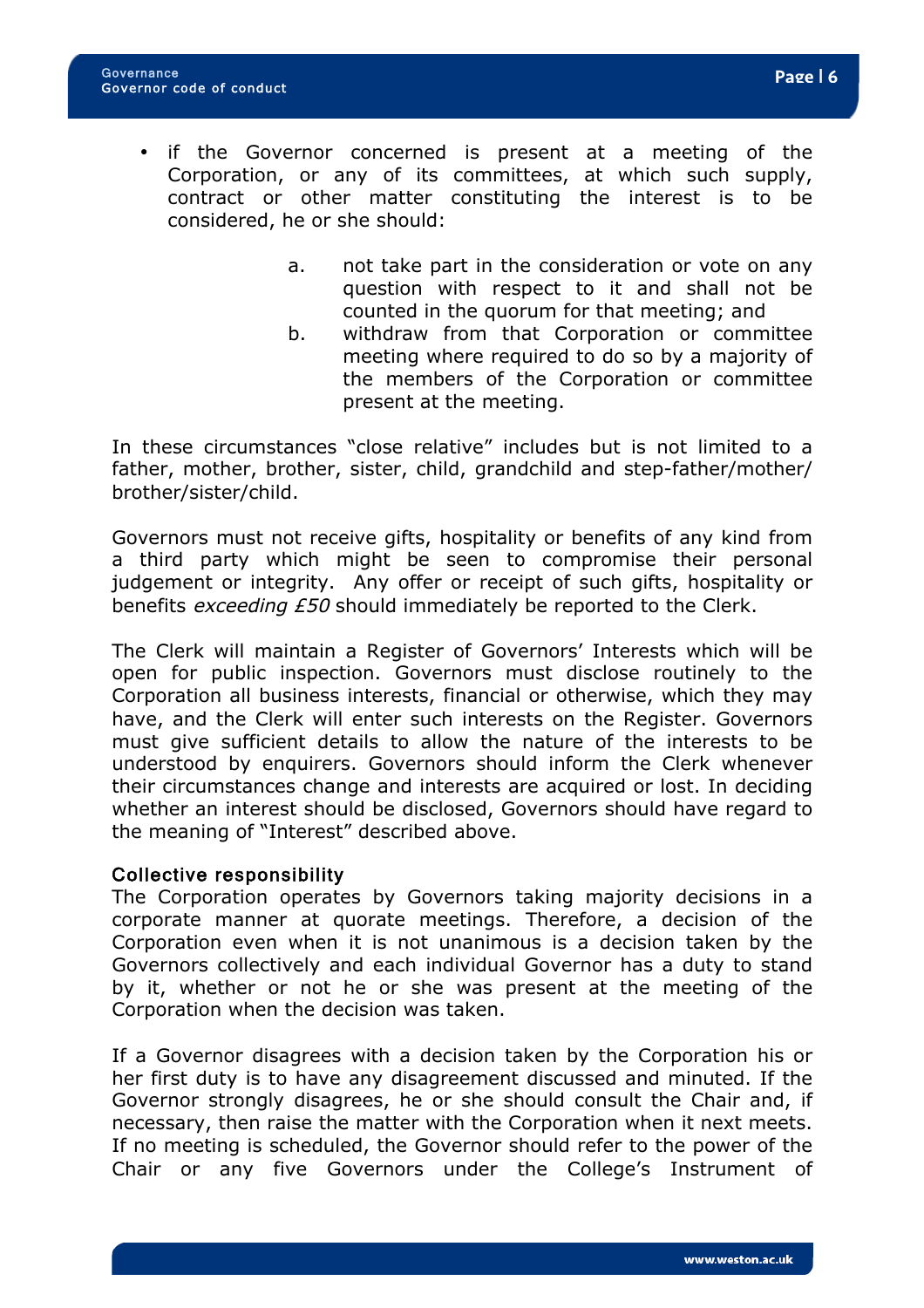Government to call a special meeting and, if appropriate, exercise it, requesting the Clerk to circulate the Governor's views in advance to the other Governors. Alternatively, as a final resort, the Governor may decide to offer his or her resignation from office, after consulting the Chair.

#### Openness and confidentiality

Because of the Corporation's public accountability, and the importance of conducting its business openly and transparently, Governors should ensure that, as a general principle, students and staff of the College have free access to information about the proceedings of the Corporation. Accordingly, agendas, minutes and other papers relating to meetings of the Corporation are normally available for public inspection when they have been approved for publication by the Chair.

There will be occasions when the record of discussions and decisions will not be made available for public inspection; for example, when the Corporation considers sensitive issues or named individuals and for other good reasons. Such excluded items will be kept in a confidential folder by the Clerk, and will be circulated in confidence to Governors. Some confidential items are likely to be of a sensitive nature for a certain period of time only (for example information relating to a proposed commercial transaction or collaboration with another institution). The Corporation should specify how long such items should be treated as confidential or, if this is not possible, such items should be regularly reviewed to consider whether the confidential status should be removed or whether the public interest in disclosure outweighs that confidential status and the item made available for public inspection. When considering such issues the Governors must also consider the College's publication scheme issued under the Freedom of Information Act 2000.

However, staff and student Governors have no right of access to minutes dealing with matters in respect of which they are required to withdraw from meetings under the College's Instrument of Government.

It is important that the Corporation and its committees have full and frank discussions in order to take decisions collectively. To do so, there must be trust between Governors with a shared corporate responsibility for decisions. Governors should keep confidential any matter which, by reason of its nature, the Chair or members of any committee of the Corporation are satisfied should be dealt with on a confidential basis.

Governors should not make statements to the press or media or at any public meeting relating to the proceedings of the Corporation or its committees without first having obtained the approval of the Chair or, in his or her absence, the Vice Chair. It is unethical for Governors publicly to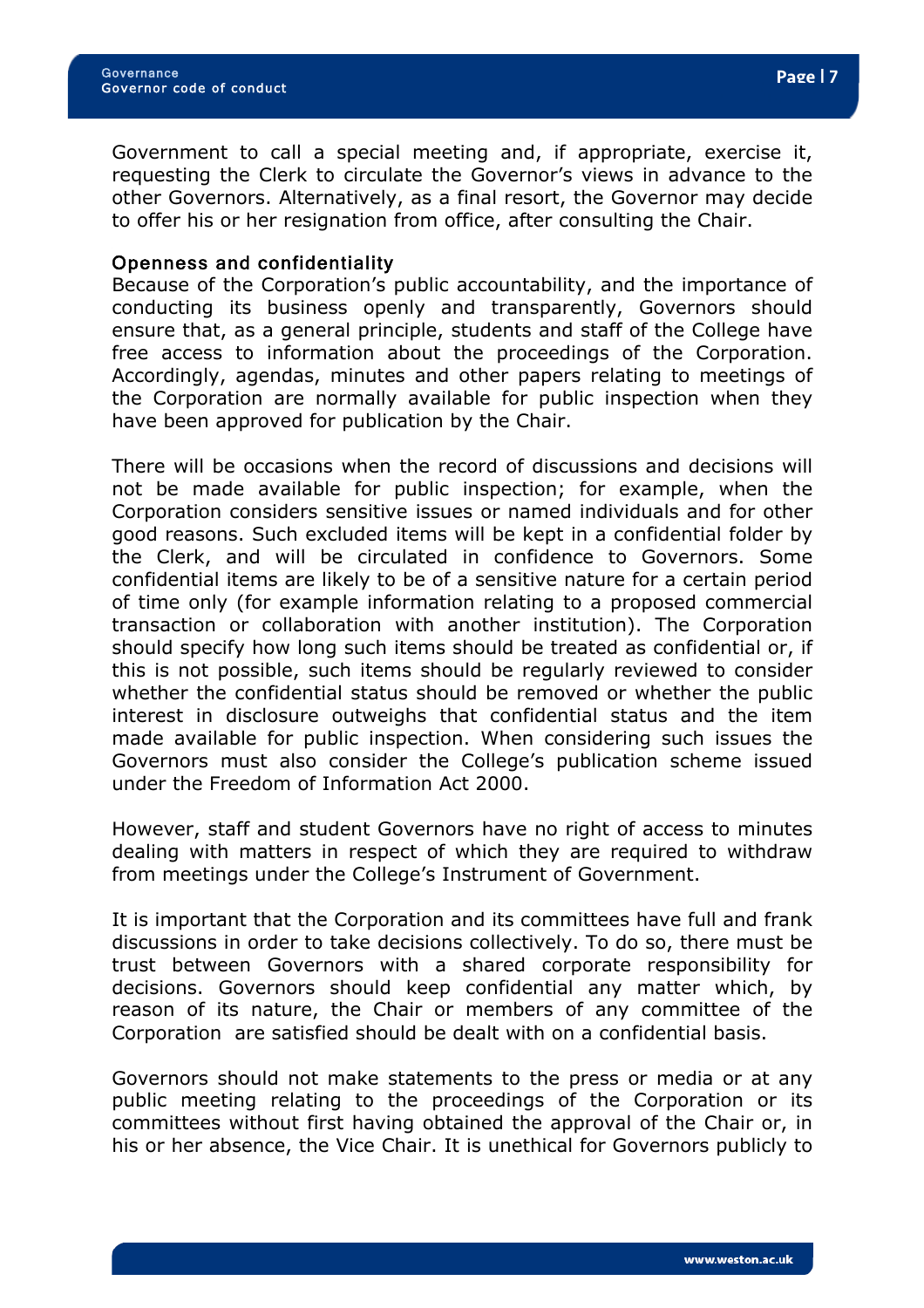criticise, canvass or reveal the views of other Governors which have been expressed at meetings of the Corporation or its committees.

#### **Complaints**

In order to ensure that the affairs of the College are conducted in an open and transparent manner and that the College is accountable for its use of public funds but also to its employees, its students and the community it serves, it is important for there to be appropriate complaints procedures in place and for these to be well publicised. Governors are reminded of their specific responsibility under the Articles of Government to make rules specifying the procedures in accordance with which employees may seek redress of any grievances relating to their employment, of the importance of having formal complaints procedures in place to handle issues raised by students, former students and third parties and of the legal requirement to have a whistle blowing procedure in place. Under the Charter for Further Education students, employees and other third parties have a right to make a complaint to the Agencies in respect of the College or of any of its decisions, and this right is referred to in the College's relevant complaints and disciplinary procedures. Copies of these procedures can be obtained from the Clerk.

#### Attendance at meetings

A high level of attendance at meetings of the Corporation is expected and is one of the Performance Indicators reviewed on an annual basis, so that Governors can perform their functions properly.

#### Governance development

The Corporation shall seek to ensure that all Governors are appointed on merit, in accordance with an open selection procedure carried out by the Corporation's Search Committee, and are drawn widely from the community which the College serves so as to be representative of that community having regard to provisions relating to the membership of the Corporation in the College's Instrument of Government, the need to combat discrimination and to promote equality (as defined by the nine protected characteristics in the Equality Act 2010) , and the need to ensure a range of appropriate skills and interests.

Governors must obtain a thorough grounding in their duties and responsibilities by participating in the College's governance induction and training programmes, including regular refresher workshops.

In order to promote more effective governance, Governors will carry out an annual review of the performance by the Corporation of its duties and responsibilities, as part of a continuing and critical process of self evaluation.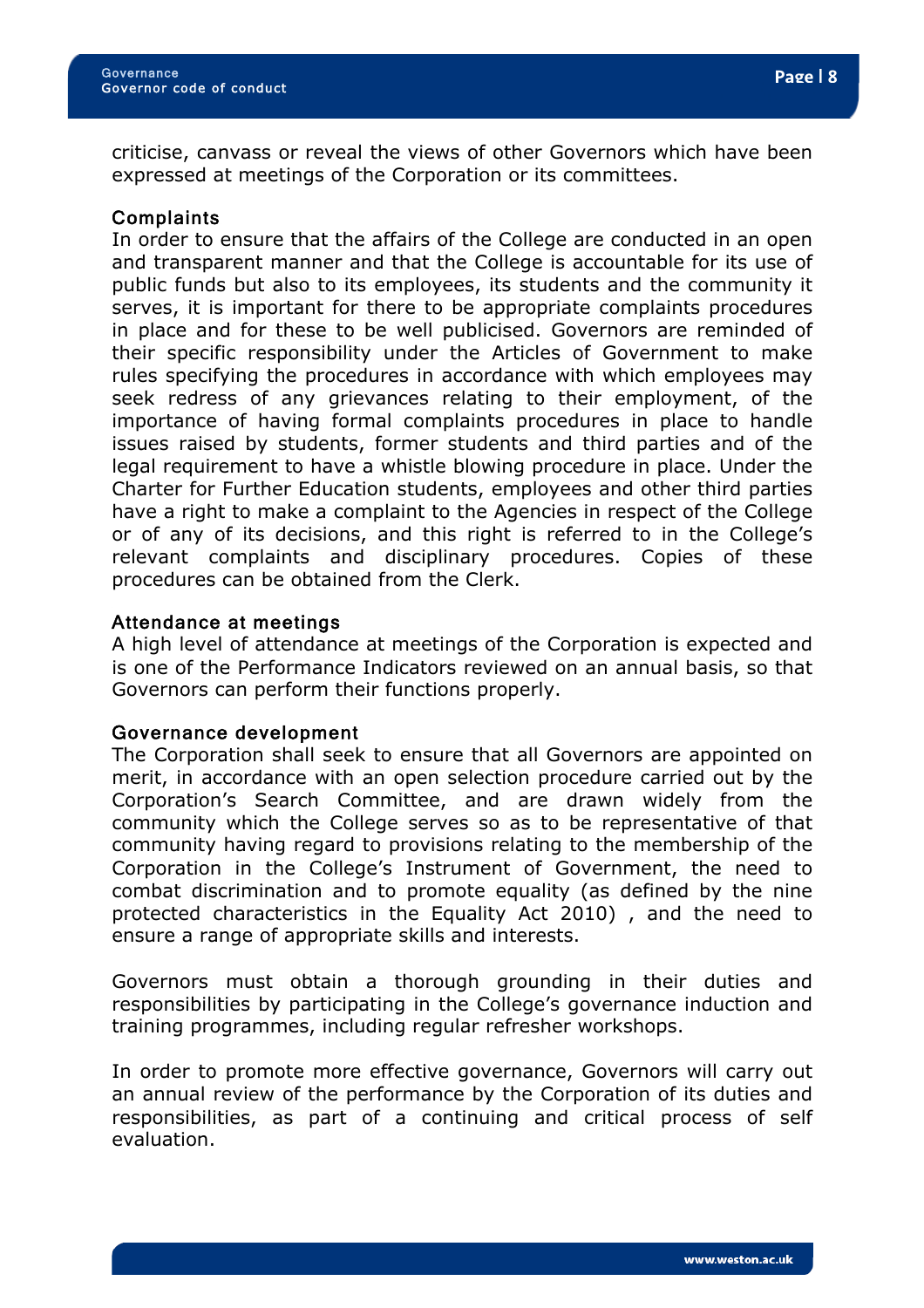#### Approval and review

This policy was approved by Corporation on 25<sup>th</sup> September 2014.

An Equality Impact Assessment was completed on this policy on  $10^{\text{th}}$ September 2013.

This policy will be reviewed by the Clerk of Governors in August 2015 for recommendation to and approval by the Corporation.

This policy is owned by the Clerk to the Corporation who is responsible for ensuring the policy is updated and fit for purpose.

Any queries relating to this policy should be raised initially with the Clerk of the Corporation or if preferred directly with the Chair of the Corporation for advice and guidance.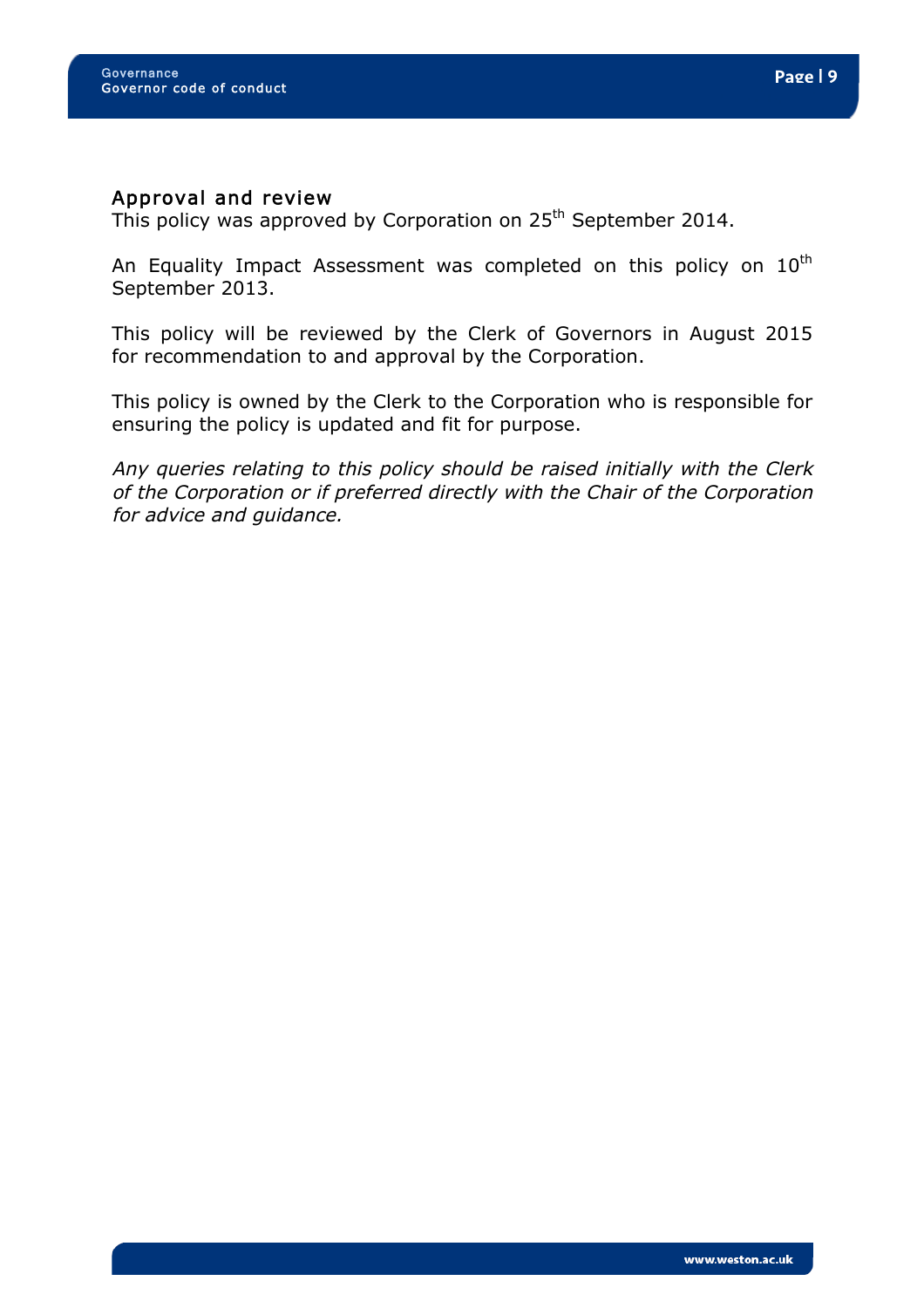# APPENDIX 1

# The Seven Principles of Public Life

The following is an extract from the Second Report of the Nolan Committee on Standards in Public Life, May 1996.

#### **SELFLESSNESS**

Holders of public office should take decisions solely in terms of the public interest. They should not do so in order to gain financial or other material benefits for themselves, their family, or their friends.

#### INTEGRITY

Holders of public office should not place themselves under any financial or other obligation to outside individuals or organisations that might influence them in the performance of their official duties.

#### OBJECTIVITY

In carrying out public business, including making public appointments, awarding contracts, or recommending individuals for rewards and benefits, holders of public office should make choices on merit.

# ACCOUNTABILITY

Holders of public office are accountable for their decisions and actions to the public and must submit themselves to whatever scrutiny is appropriate to their office.

#### **OPENNESS**

Holders of public office should be as open as possible about all the decisions and actions that they take. They should give reasons for their decisions and restrict information only when the wider public interest clearly demands.

## **HONESTY**

Holders of public office have a duty to declare any private interests relating to their public duties and to take steps to resolve any conflicts arising in a way that protects the public interest.

#### **LEADERSHIP**

Holders of public office should promote and support these principles by leadership and example.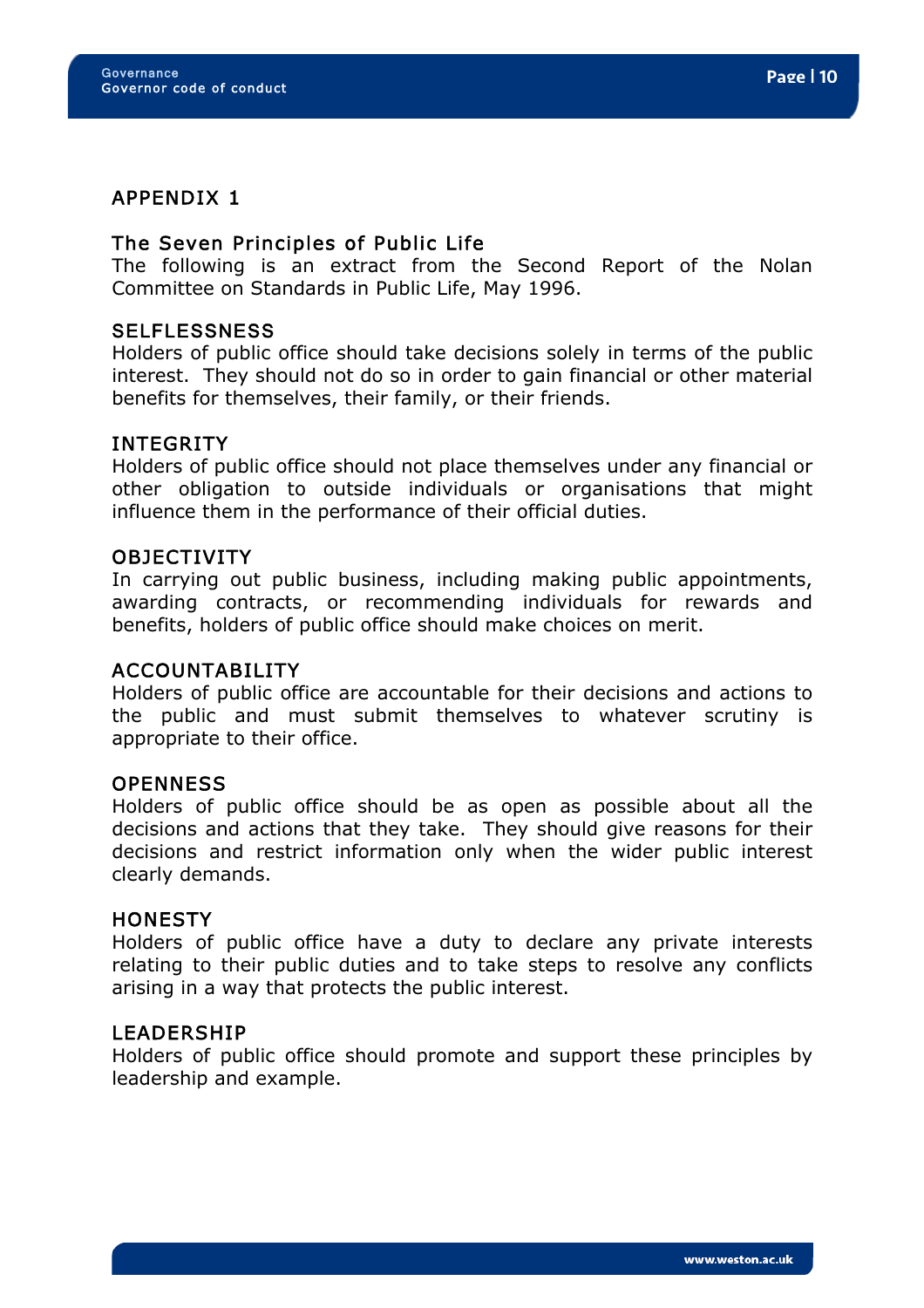# Six Core Principles of Good Governance

The following is an extract from the Good Governance Standard for Public Services published by the Independent Commission on Good Governance in Public Services, January 2005.

# Good governance means focusing on the organisation's purposes and on outcomes for citizens and service users.

- Being clear about the organisation's purposes and its intended outcomes for citizens and service users;
- Making sure that users receive a high quality service;
- Making sure that taxpayers receive value for money.

# Good governance means performing effectively in clearly defined functions and roles.

- Being clear about the functions of the Corporation;
- Being clear about the responsibilities of the non-executives and the executive, and making sure that those responsibilities are carried out;
- Being clear about relationships between the Governors and the public.

# Good governance means promoting values for the whole organisation and demonstrating the values of good governance through behaviour.

- Putting organisational values into practice;
- Individual Governors behaving in ways that uphold and exemplify effective governance.

# Good Governance means taking informed, transparent decisions and managing risk.

- Being rigorous and transparent about how decisions are taken;
- Having and using good quality information, advice and support;
- Making sure that an effective risk management system is in operation.

Good governance means developing the capacity and capability of the Corporation to be effective.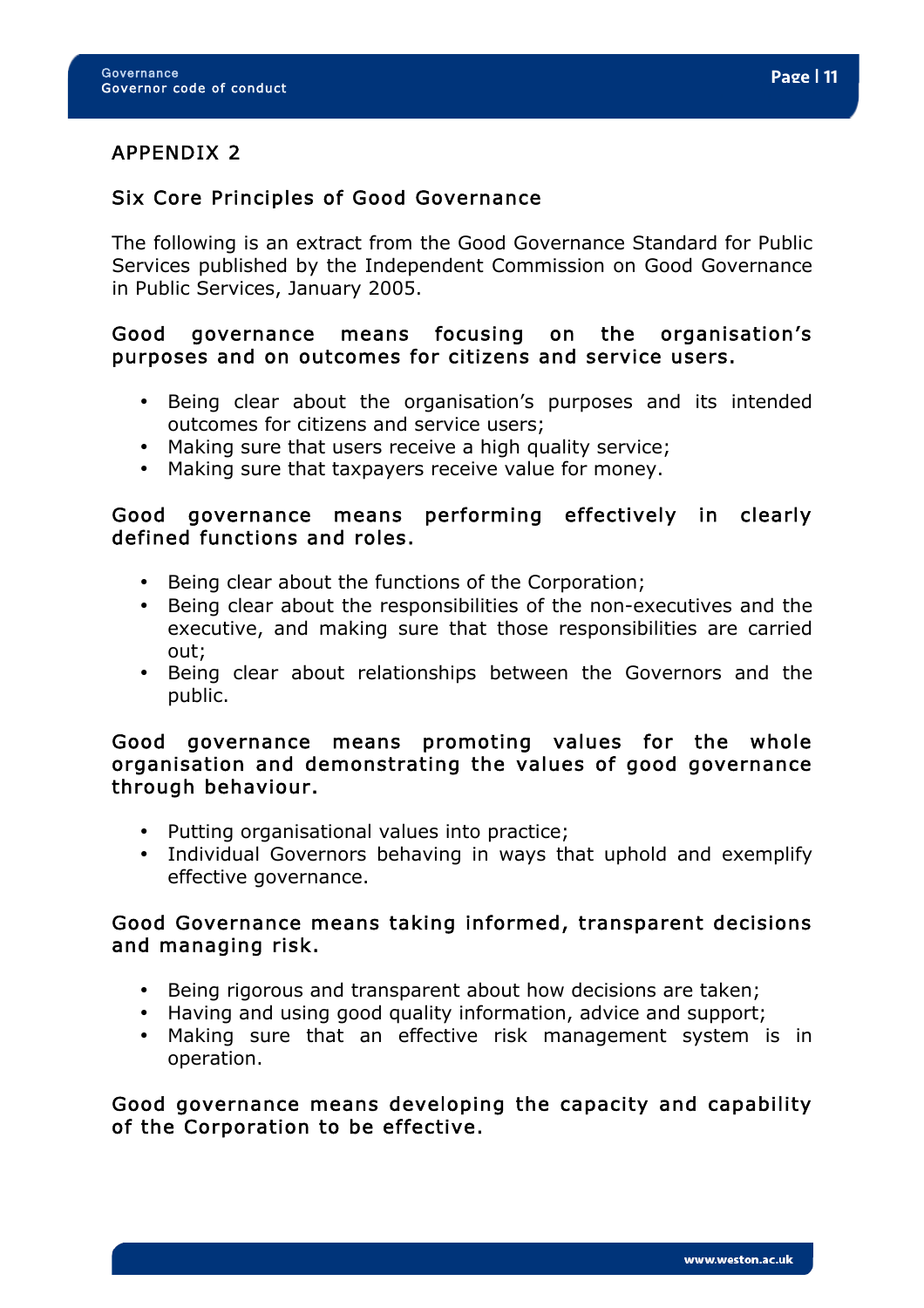- Making sure that appointed and elected Governors have the skills, knowledge and experience they need to perform well;
- Developing the capability of people with governance responsibilities and evaluating their performance, as individuals and as a group;
- Striking a balance, in the membership of the Corporation, between continuity and renewal.

# Good governance means engaging stakeholders and making accountability real.

- Understanding formal and informal accountability relationships;
- Taking an active and planned approach to dialogue with accountability to the public;
- Taking an active and planned approach to responsibility to staff;
- Engaging effectively with institutional stakeholders.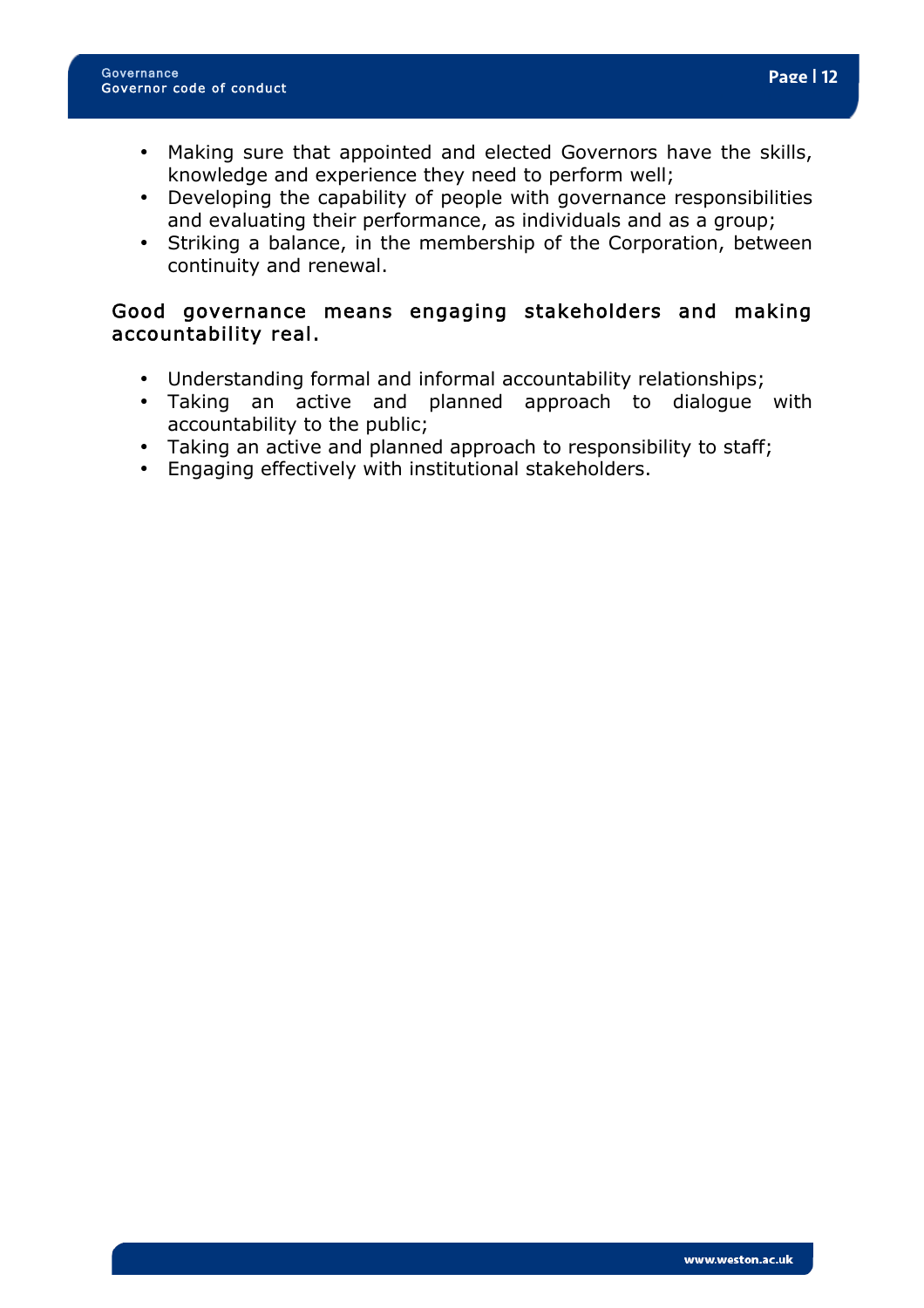# APPENDIX 3

# Summary of Main Responsibilities of Governors under the Articles of Government Responsibilities

Under the College's Articles of Government the Corporation shall be responsible:

- for the determination of the educational character and mission of the institution and for oversight of its activities;
- for the effective and efficient use of resources, the solvency of the institution and the Corporation and for safeguarding their assets;
- for approving annual estimates of income and expenditure;
- for the appointment, grading, suspension, dismissal and determination of the pay and conditions of service of the holders of senior posts and the Clerk, including, where the Clerk is, or is to be appointed as, a member of staff, the Clerk's appointment, grading, suspension, dismissal and determination of pay in the capacity as a member of staff;
- for setting a framework for the pay and conditions of service of all other staff, and
- for setting the policy by which the tuition and other fees payable to the College are determined (subject to any terms and conditions attached to grants, loans or other payments paid or made by the Funding Agency (s));
- for approving the quality strategy of the Institution.

"Senior Post" means the post of Principal and such other senior posts as the Governors may decide for the purposes of the Articles.

# Responsibilities which must not be delegated

The Corporation shall not delegate the following functions:-

- the determination of the educational character and mission of the institution;
- the approval of the annual estimates of income and expenditure;
- the responsibility for ensuring the solvency of the institution and the Corporation and the safeguarding of their assets;
- the appointment of the Principal or holder of a senior post (although a sub-committee of the Corporation may be formed for this purpose);
- the appointment or dismissal of the Clerk (including, where the Clerk is, or is to be, appointed as a member of staff the Clerk's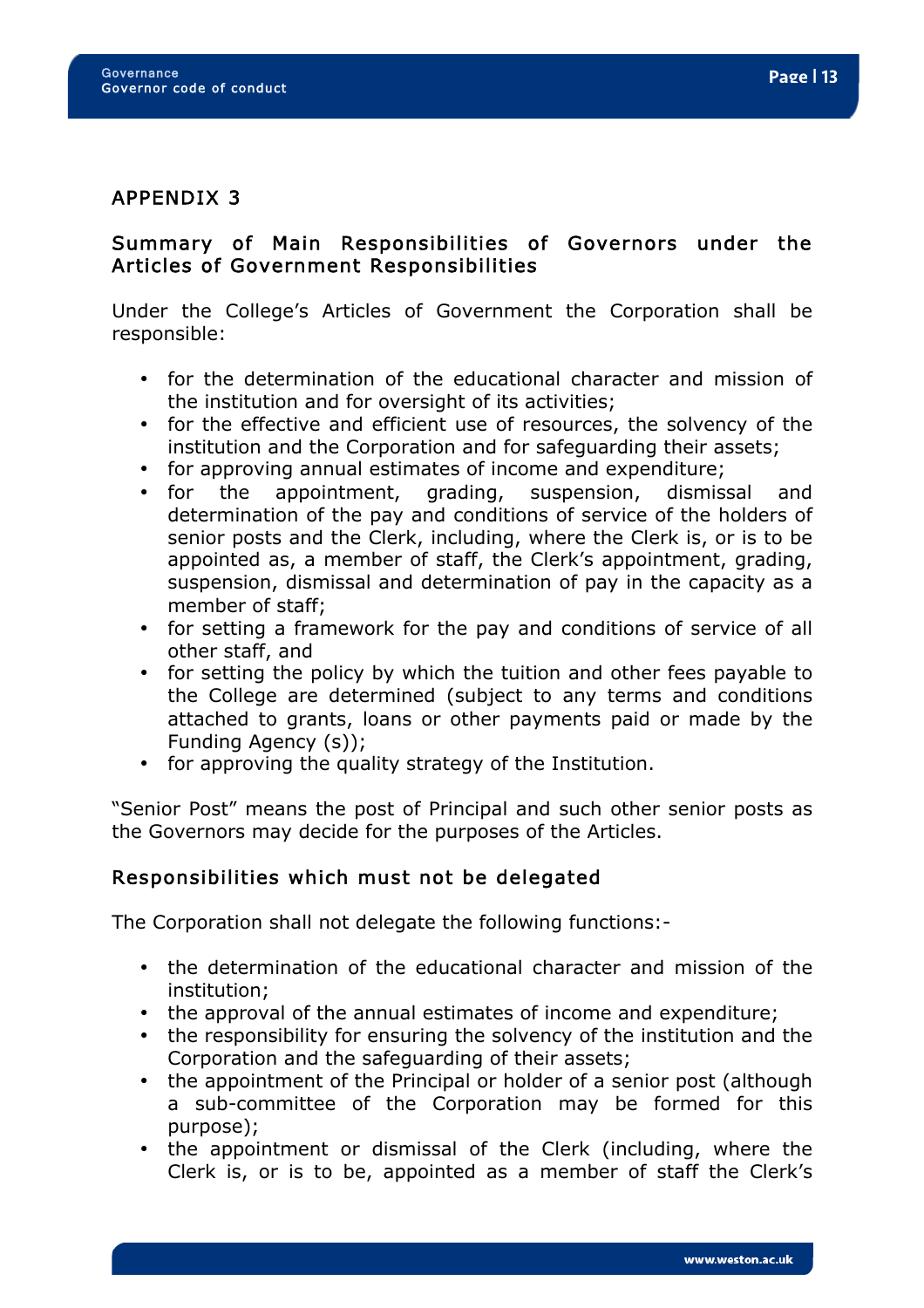appointment or, subject to Article 17, dismissal in the capacity as member of staff);

• the modifying or revoking of the Articles of Government;

and the Corporation may not delegate:

- the consideration of the case for dismissal;
- the power to determine an appeal in connection with the dismissal of the Principal, the Clerk or the holder of a senior post, other than to a committee of members of the Corporation.

The Corporation may, from time to time, resolve to add other functions which must not be delegated to this list of "reserved" responsibilities.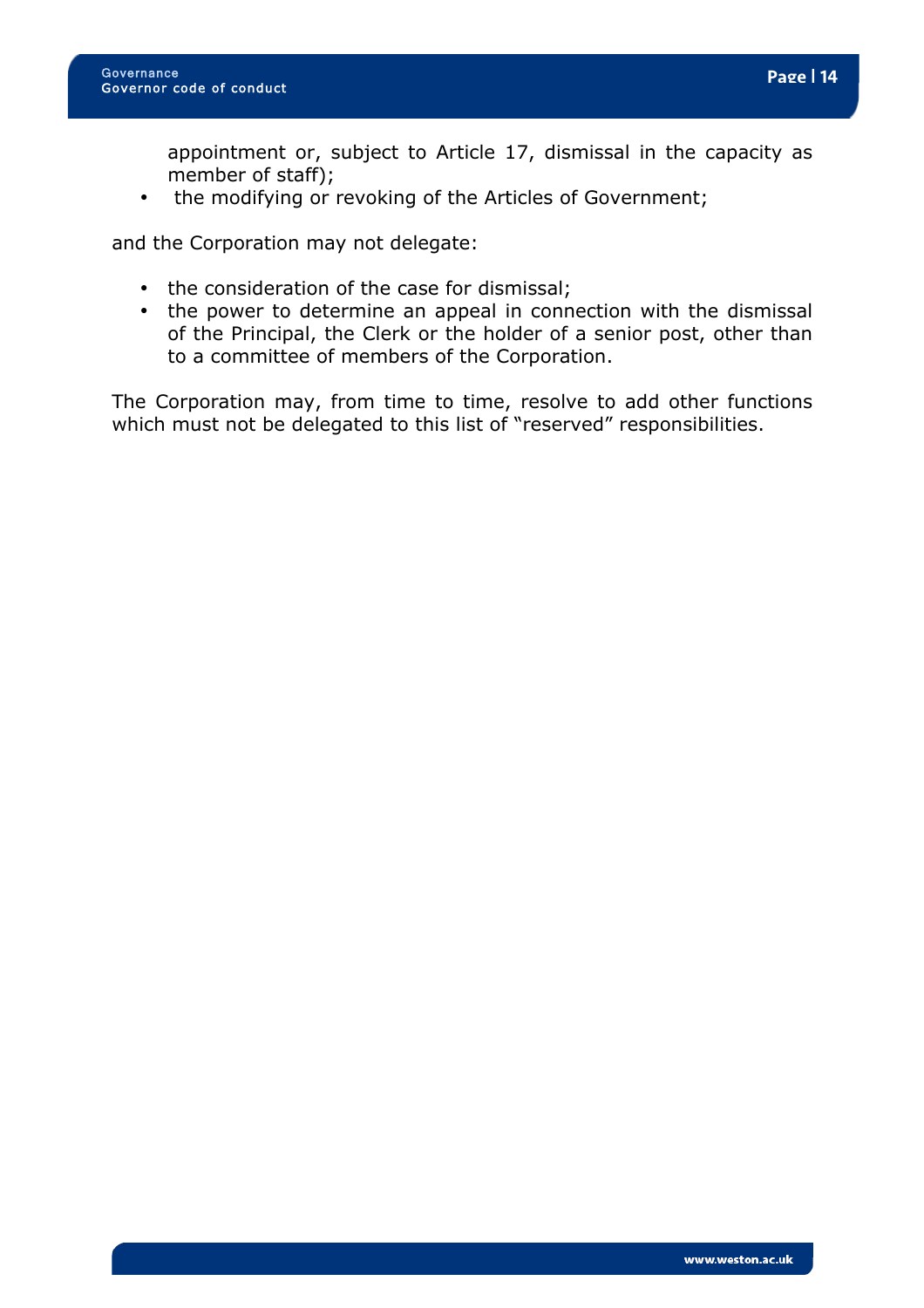# Summary of main responsibilities of the Principal under the Articles of Government.

Under the College's Articles of Government the Principal shall be the Chief Executive of the College and shall be responsible for:

- making proposals to the Corporation about the educational character and mission of the institution, and for implementing the decisions of the Corporation;
- the determination, of the institution's academic activities and the determination of its other activities;
- preparing annual estimates of income and expenditure, for consideration and approval by the Corporation and the management of budget and resources within the estimates approved by the Corporation;
- the organisation, direction and management of the institution and leadership of the staff;
- the appointment, assignment, grading, appraisal, suspension, dismissal, and determination, within the framework set by the Corporation of the pay and conditions of service of staff, other than the holders of senior posts or the Clerk, where the Clerk is also a member of the staff; and
- maintaining student discipline and, within the rules and procedures provided for within these Articles, suspending or expelling students on disciplinary grounds and expelling students for academic reasons.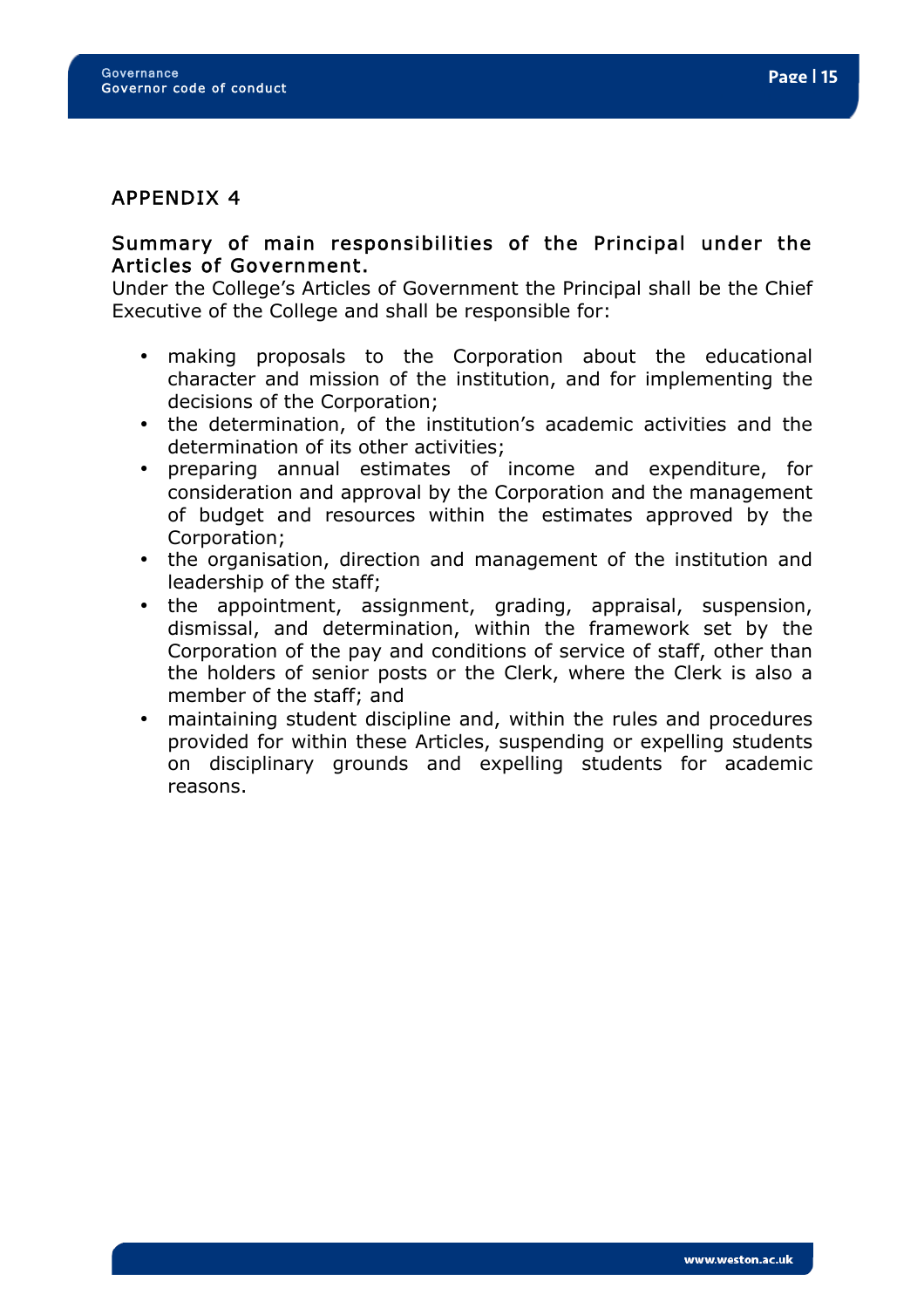# APPENDIX 5

# Summary of Main Provisions of the Financial Memorandum of the Agencies

The Financial Memorandum sets out the general conditions under which the Chief Executive of the Skills Funding Agency (SFA) provides funding to Further Education Corporations. The Financial Memorandum is set out in two distinct parts:

- Part 1 Describes the general conditions of funding.
- Part 2- Gives the annual allocation and conditions applicable to the delivery of education and training.

The Financial Memorandum (Part 1) (March 2012) was revised to align with the Education Act 2011.

The Education Funding Agency has not indicated whether or not it's funding of 16-19 provision in FE Colleges will be covered by the same framework as the SFA's Financial Memorandum.

# Responsibilities

The Corporation is responsible for:

- determining the educational character and mission of the College and for oversight of its activities;
- ensuring the solvency of the College and the safeguarding of the College's assets, in particular the Corporation must receive at least termly a report that reviews the College's financial position;
- appointing, grading, suspending, dismissing and determining the pay and conditions of service of the Principal and other senior postholders;
- setting a framework for the pay and conditions of service of all other staff;
- ensuring that the financial, planning and other management controls, including controls against fraud and theft, required by the College are appropriate and sufficient to safeguard public funds;
- approving the appointment of external auditors and an internal audit service;
- securing the efficient, economical and effective management of all the College's resources and expenditure, capital assets and equipment and staff, so that the investment of public funds in the College is not put at risk;
- ensuring that appropriate financial considerations are taken into account at all stages in reaching decisions and in their execution,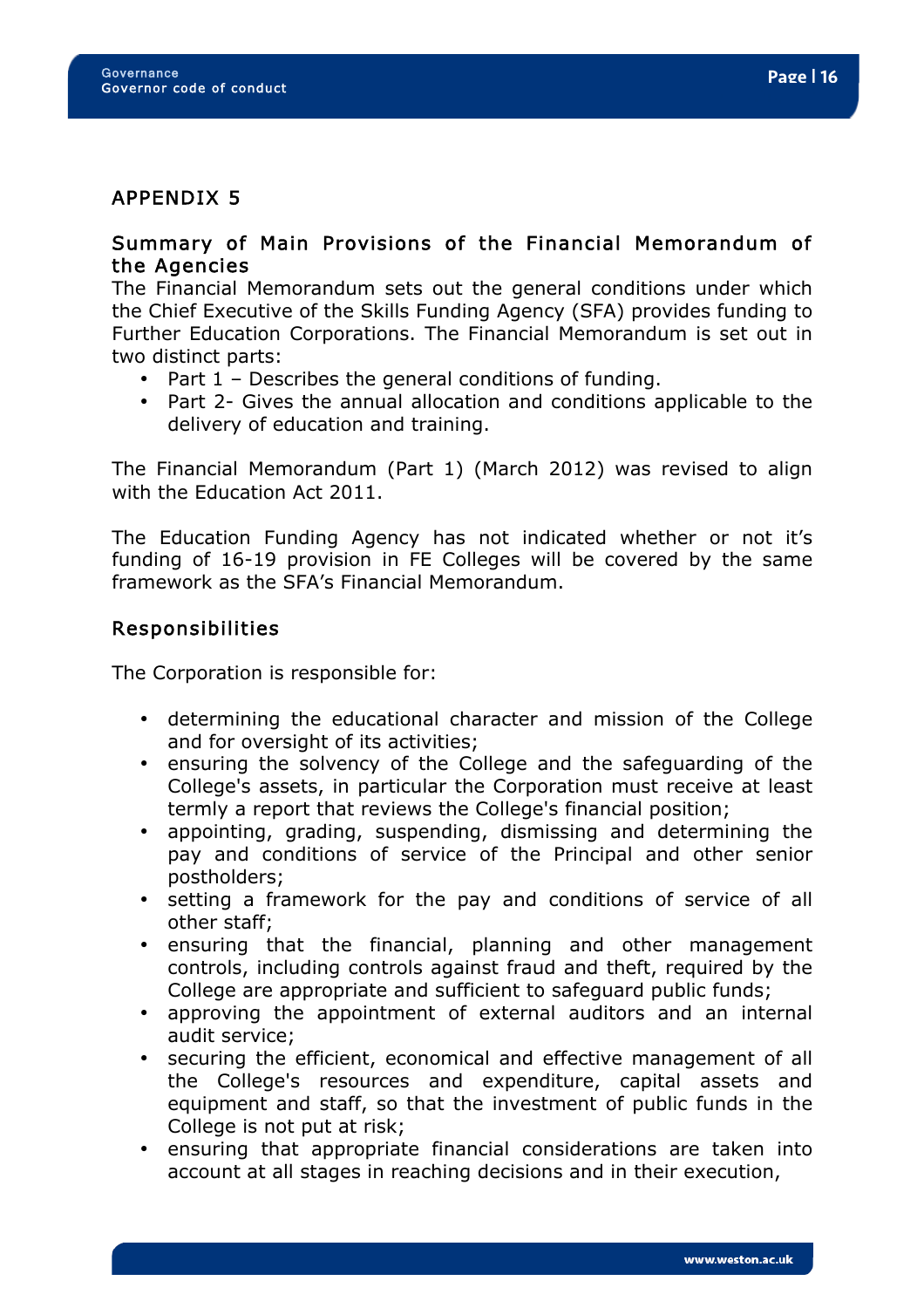- planning and conducting the College's financial and academic affairs so that its total income is not less than sufficient, taking one year with another, to meet its total expenditure;
- making appropriate arrangements to appoint a Clerk with the necessary expertise to fulfil the duties of the post;
- approving an annual budget at the start of each financial year,
- determining tuition fees;
- approving rules and procedures relating to staff grievances, conduct, suspension, dismissal and appeals;
- approving the students' union constitution and rules relating to the conduct of students;
- acting within the powers given in sections 18 and 19 of the 1992 Act (see Appendix 6 to this Code) with amendments from the Education Act 2011.

Within this framework the Corporation must require the Principal to take personal responsibility, which may not be delegated, for ensuring the proper and effective operation of the financial, planning and management controls of the College, and for giving effect to the Corporation's policies for securing the efficient, economical and effective management of all the College's income, assets and expenditure.

With regard to the Clerk, the Corporation should specify the procedures which the Clerk and the Corporation should follow if the Corporation acts inappropriately or beyond its powers.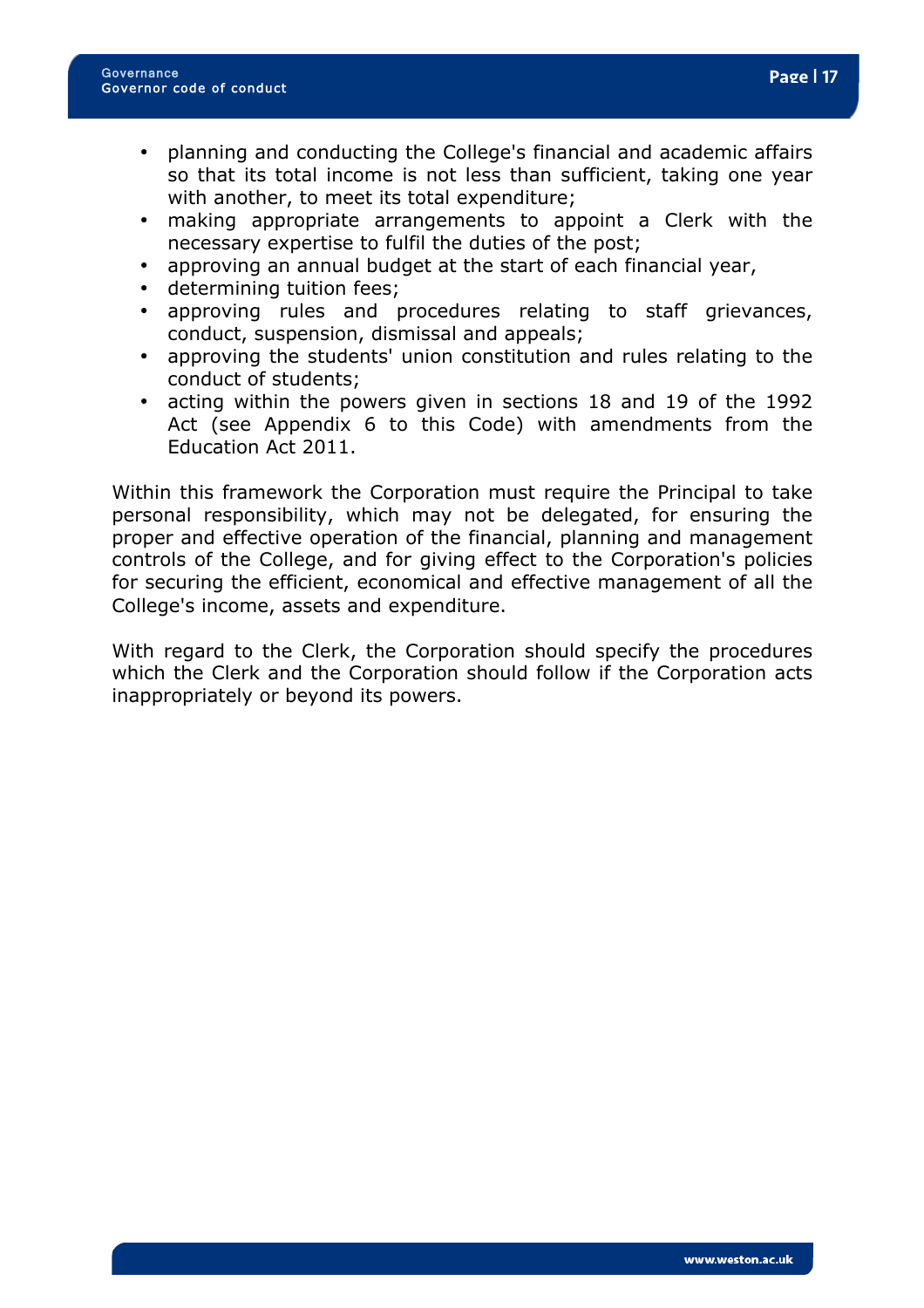# APPENDIX 6

## Summary of the Statutory Powers of the Corporation

# Principal powers

Under section 18(1) of the Further and Higher Education Act 1992 a further education corporation may:-

- provide further and higher education;
- provide secondary education suitable to the requirements of persons who have attained the age of 14 years, or provide secondary education or participate in the provision of secondary education at a school (subject to the consultation with the appropriate local education authority); and
- supply goods or services in connection with their provision of education.

#### Supplementary powers

Under section 19 of the 1992 Act, with additional freedoms granted by the Education Act 2011, the Corporation may do anything which appears to it to be necessary or expedient for the purpose of or in connection with the exercise of any of the principal powers conferred by section 18 of the Act, including in particular the following:-

- The power to acquire and dispose of land and other property;
- The power to enter into contracts, including in particular:
	- (i) contracts for the employment of teachers and other staff for the purposes of or in connection with carrying on any activities undertaken in the exercise of the Corporation's principal powers; and
	- (ii)contracts with respect to the carrying on by the Corporation of any such activities;
- Subscribe for or otherwise acquire shares in or securities of a company;
- The power to borrow such sums as the Corporation thinks fit for the purposes of carrying on any activities it has power to carry on or to meet any liability transferred to it under sections 23 to 27 of the 1992 Act (i.e. when the College achieved its corporate independence on 1st April 1993) and, in connection with such borrowing, the power to grant any mortgage charge or other security in respect of any land or other property of the Corporation;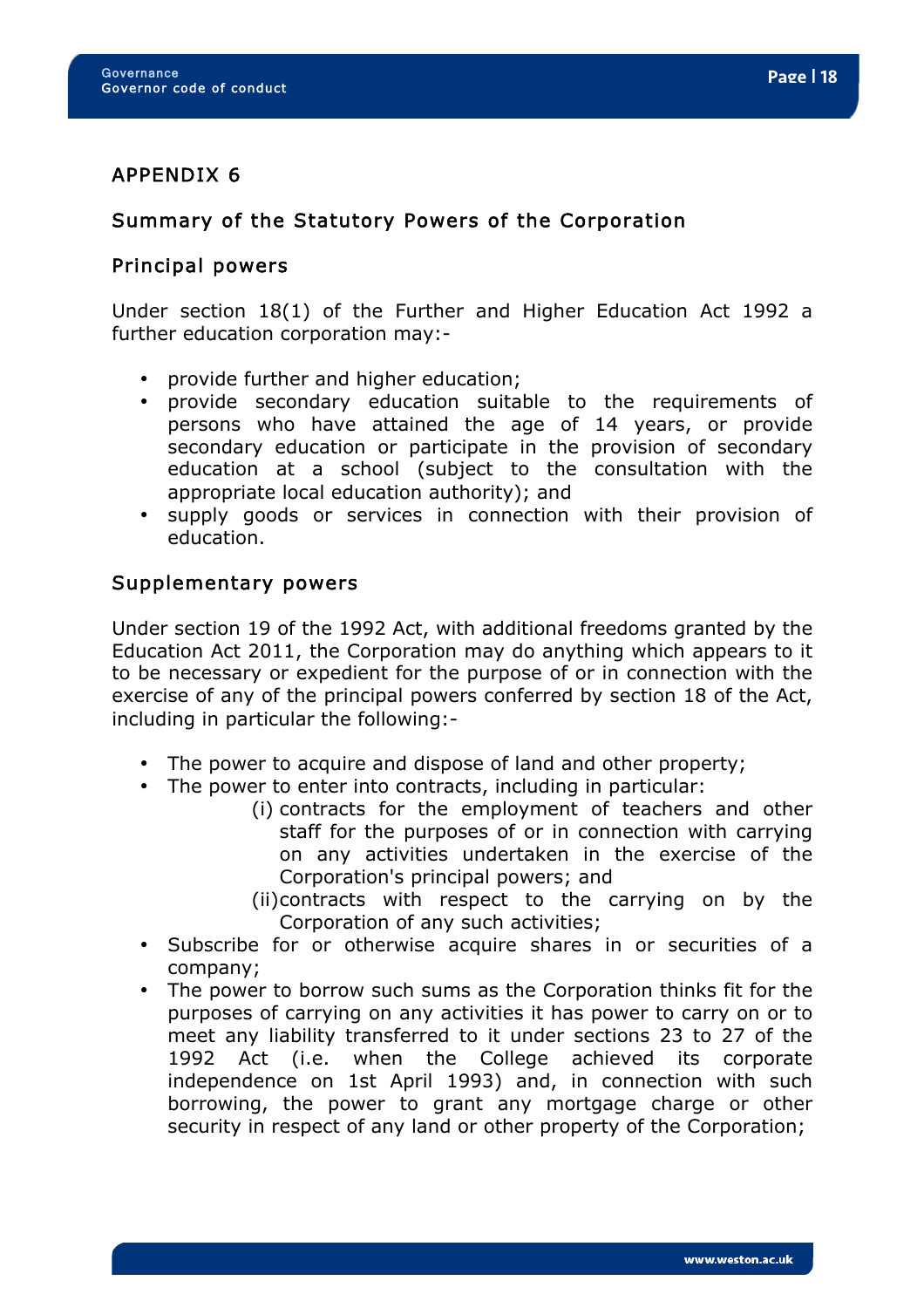- The power to invest any sums not immediately required for the purposes of carrying on any activities the Corporation has power to carry on;
- The power to accept gifts of money, land or other property and apply it, or hold and administer it on trust for, any of those purposes; and the power to do anything incidental to the conduct of an educational institution providing further or higher education, including founding scholarships or exhibitions, making grants and giving prizes.

The Corporation may also provide facilities of any description (including boarding accommodation and recreational facilities for students and staff and facilities to meet the needs of students having learning difficulties) which appear to be necessary or desirable for the purposes of or in connection with the carrying on of the principal powers.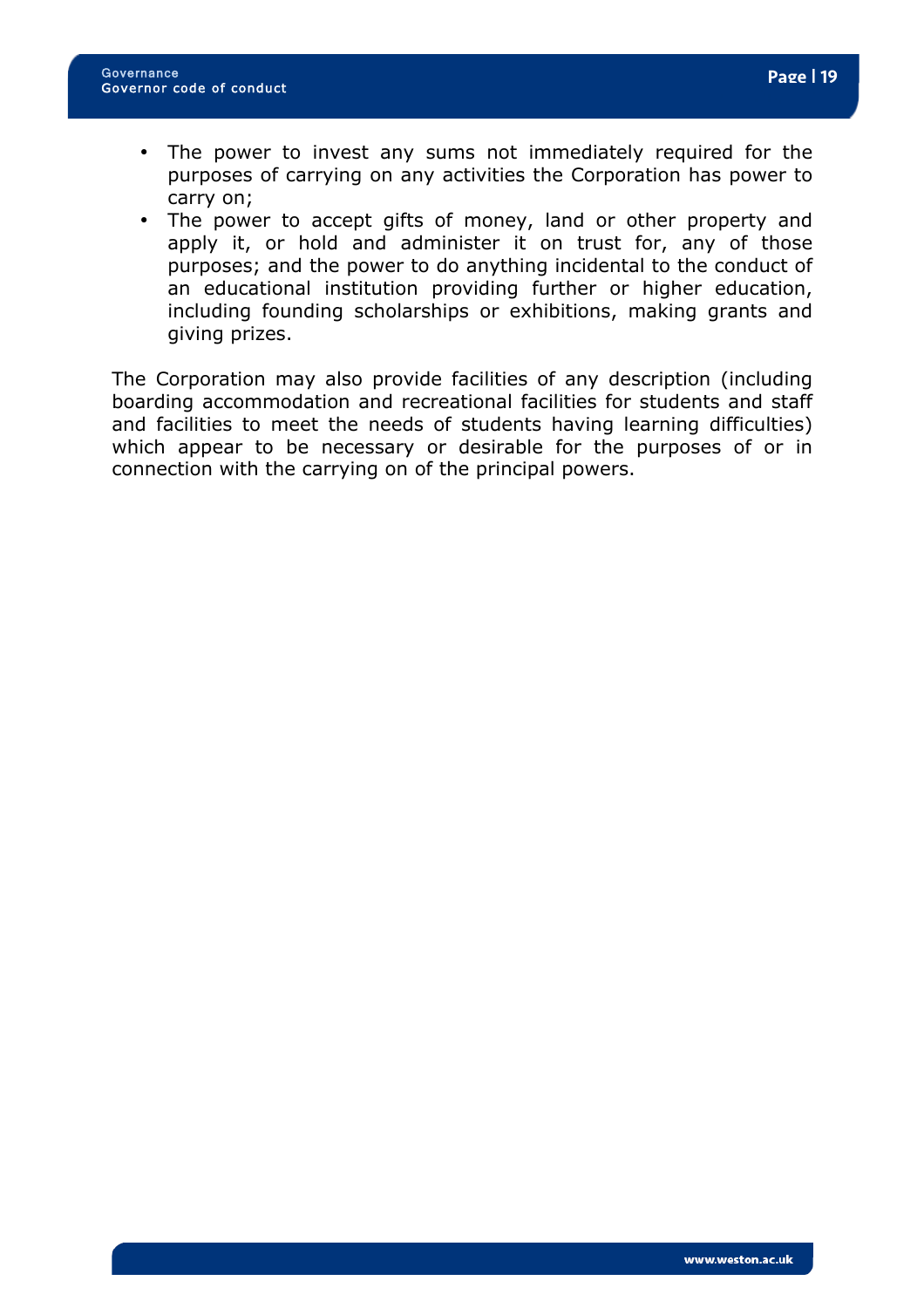# Appendix 7

# List of source documents

The College's Instrument of Government;

The College's Articles of Government;

The Standing Orders and Terms of Reference of the Corporation and its committees;

The Financial Memorandum entered into by the College with the Agencies; The College's Mission Statement and corporate objectives;

The College's Strategic Plan;

The strategic plans of the College's local Agencies;

The principles laid down by the Committee on Standards in Public Life (Nolan Committee);

The Audit Code of Practice issued by the Agencies;

The Combined Code on Corporate Governance;

The Good Governance Standard for Public Services published by the Independent Commission on Good Governance in Public Services (Good Governance Standard);

'The College Governor' issued by the Agencies as an advisory document or its equivalent; and

The Governor Training Materials' (2002) issued by the Learning and Skills Council as advisory documents or their equivalent.